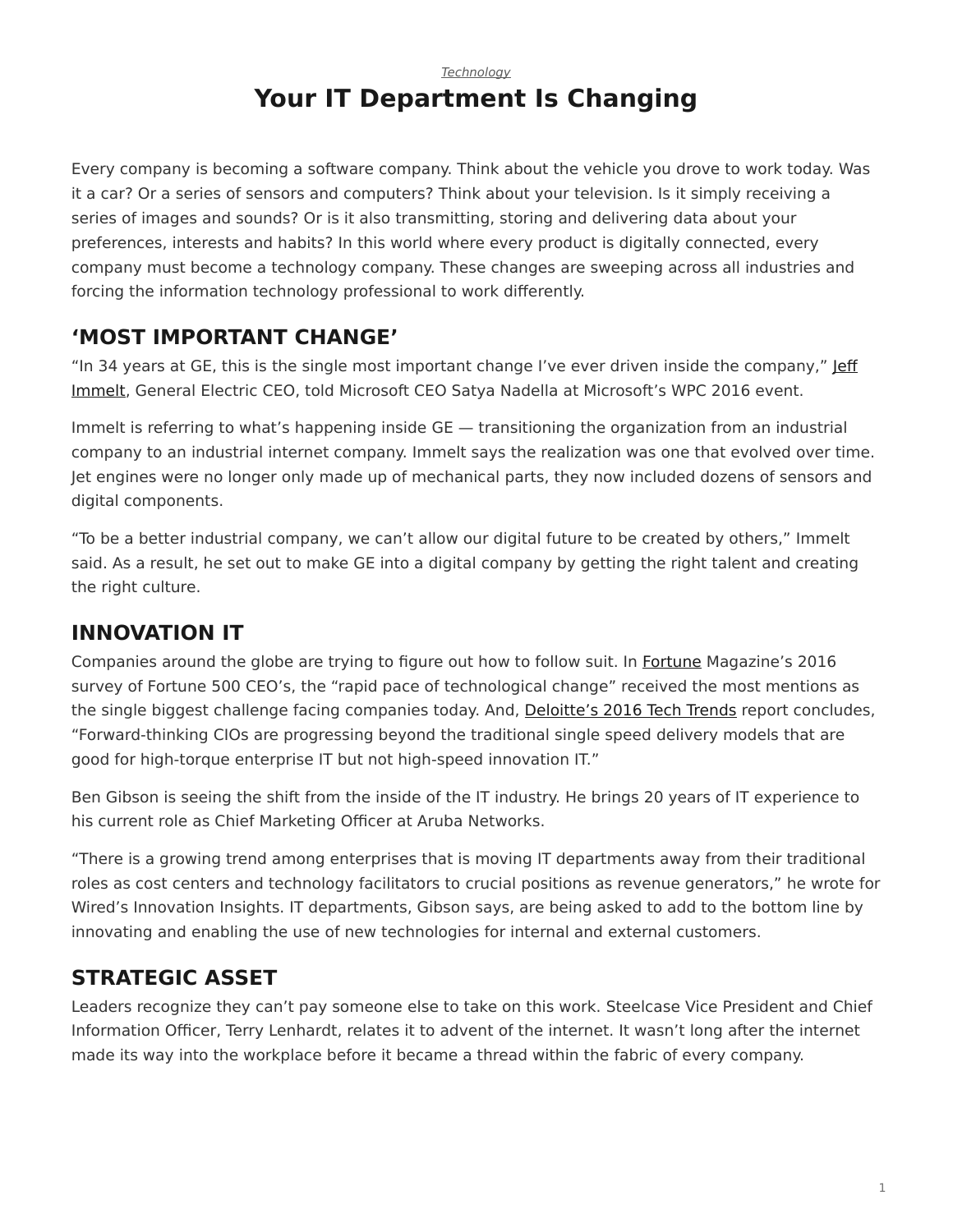"Technology embedded in product solutions and the accompanying data and data-driven insights will become pervasive. Traditional IT functions are rapidly evolving to keep pace with product design and launch functions. You can't outsource something that is part of who you are," says Lenhardt.

### **CHANGING THE HELP DESK**

As technology becomes more pervasive, employees are becoming increasingly tech savvy and discerning. With the power, personalization and choice that comes along with mobile devices and thousands of apps at their fingertips at home, users expect a similar experience at work and they expect that experience to be smooth and user-friendly. It has drastically changed the paradigm of the historical help desk. Rather than outsourcing help desk support to the lowest bidder, companies are reinventing the function into a consultative role.

#### **NEW IT TEAMS**

As a result, IT functions in companies all over the globe are quickly evolving. The new IT is about creating deeper partnerships with the business, increasing collaboration across groups and transforming the IT work experience that attracts and retains the latest generation of talent. It's adopting agile practices, encouraging curiosity and valuing short sprints in addition to long-term goals.

Lenhardt points to the softer skills becoming more important. These new jobs need more than good software engineers. They need people who can communicate, collaborate and empathize with an end user.

"It's our opinion that if you have a bad day with technology, you have a bad day at work," says Lenhardt.

All of this requires a new way of working and new questions leaders need to ask. Do I have the right people? Are they in the right environment? Are they supported by the right tools and the right leadership style? Are they adhering to the right processes? It's a lot to consider and solve for, but the advantages for those organizations that get it right are tremendous.

#### **[Rebecca Charbauski](https://www.steelcase.com/research/articles/author/rcharbausteelcase-com/) Senior Communications Specialist**

Rebecca, an Emmy-winning journalist, reports on global research impacting the places where people work, learn and heal. Over her career, Rebecca spent 17 years covering local and national news events on television and a variety of digital platforms. She directed a digital news group in Kansas City for three years before becoming news director in Grand Rapids, Michigan for more than five years. Prior to Steelcase, Rebecca worked with one of the four largest media groups in the United States to coordinate news coverage among 48 newsrooms from the east to west coast.